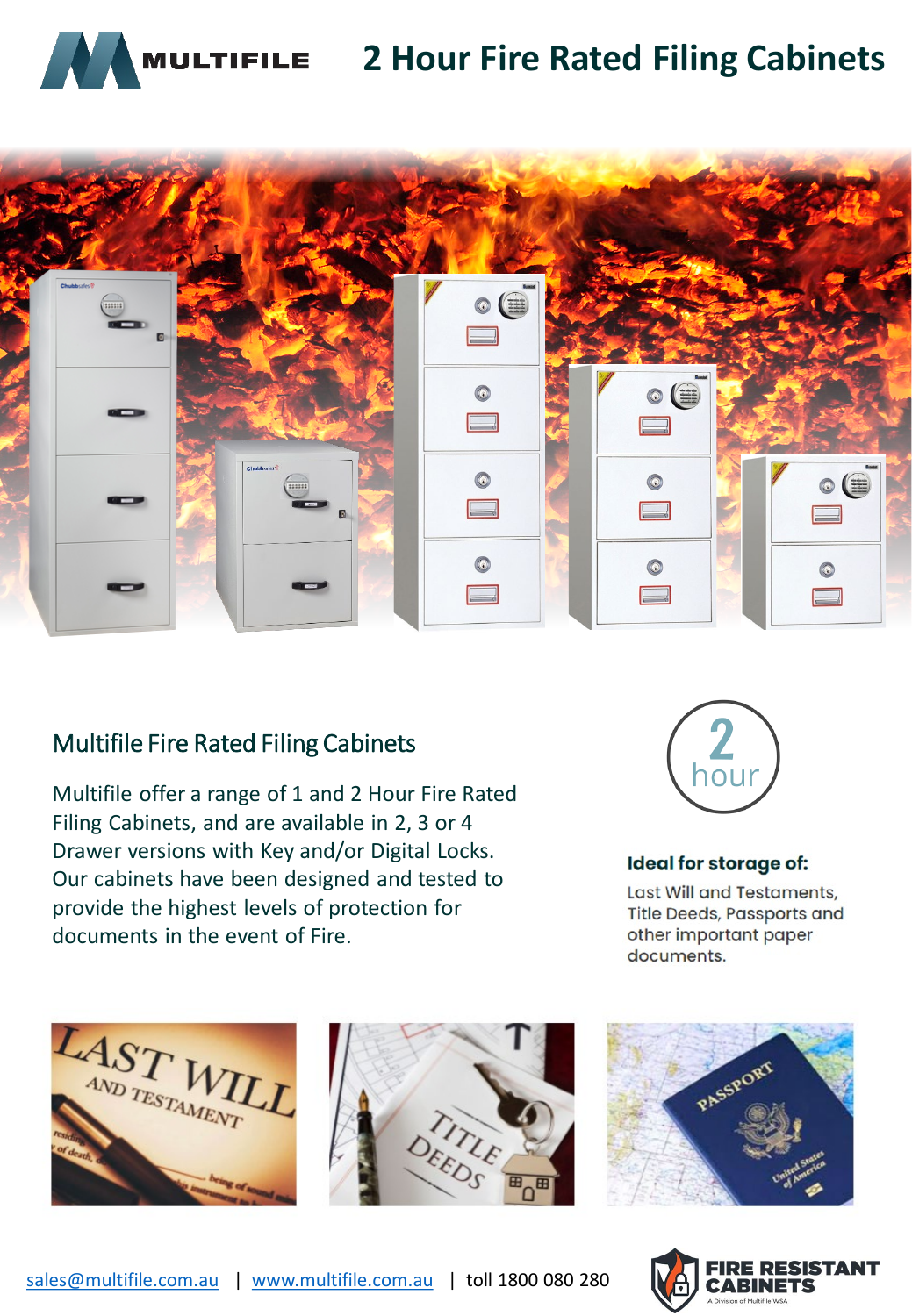



Certified by Underwriter's Laboratories according to Standard 72, Class 350 Endurance The Fire File 31 offers up to 120 minutes fire protection. The contents of the closed drawers are completely protected from fire even if unlocked. High-quality steel sliders for easy access and use. Efficient design for high creates high-capacity storage.

| <b>Fire Rating</b> | 120 Minute Fire Rated Fire resistant filing cabinet for<br>document. Certified for fire protection of documents.<br><b>UL Class 350 - 120 Paper</b> |
|--------------------|-----------------------------------------------------------------------------------------------------------------------------------------------------|
| Locks              | Standard with Key and Digital Lock                                                                                                                  |
| <b>Sizing</b>      | Available in 2 or 4 drawers                                                                                                                         |

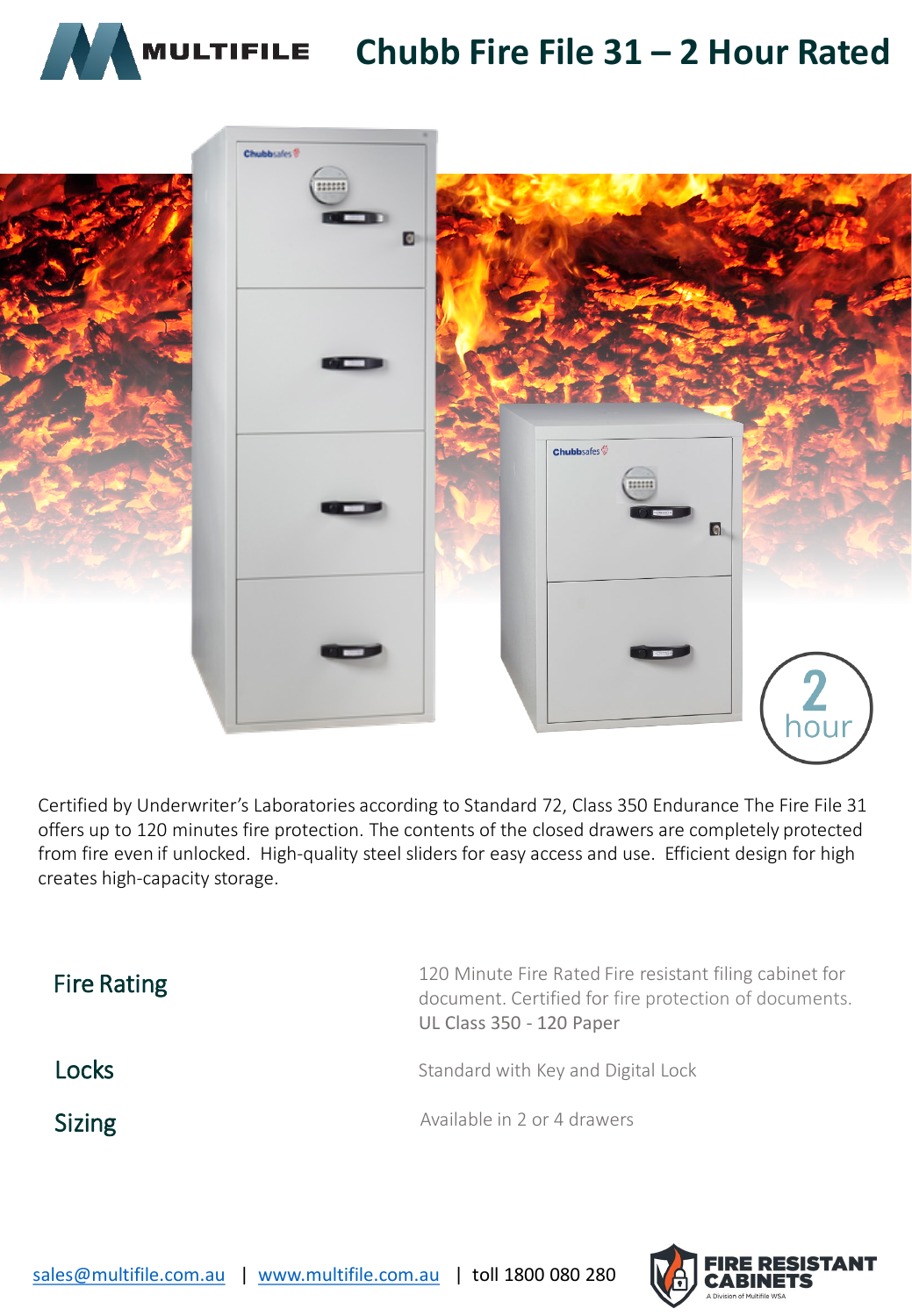

# **Chubb Fire File 31 – 2 Hour Rated**



## Chubb Fire File 31 – 2 Drawer Filing Cabinet

UL 72 Class 350 – 2 Hour Fire Rated Pulse 10 Digital lock and Key Pad – Offering up to 10 unique users Time delay function High Security Key Lock - Standard with 2 keys Durable quality paint finish Full drawer access with steel sliders Asbestos Free **Drawer Depth** 

Manufactured in accordance with ISO 9001 standard for quality Management systems and ISO 14001 for environmental management systems



**Extra Deep** Inside: H290 x W387 x D604 mm



### Chubb Fire File 31 – 4 Drawer Filing Cabinet

UL 72 Class 350 – 2 Hour Fire Rated Pulse 10 Digital lock and Key Pad – Offering up to 10 unique users Time delay function High Security Key Lock - Standard with 2 keys Durable quality paint finish Full drawer access with steel sliders Asbestos Free

Manufactured in accordance with ISO 9001 standard for quality Management systems and ISO 14001 for environmental management systems



### Sturdy Construction

Each drawer is insulated with proven fire-resistant composite material. The proofing ingredients used are asbestos free, providing a barrier mix that is lasting, stable and well aerated. Each drawer is fitted using ball bearing slide rails for light smooth and lasting operation, without the need for Lubrication.